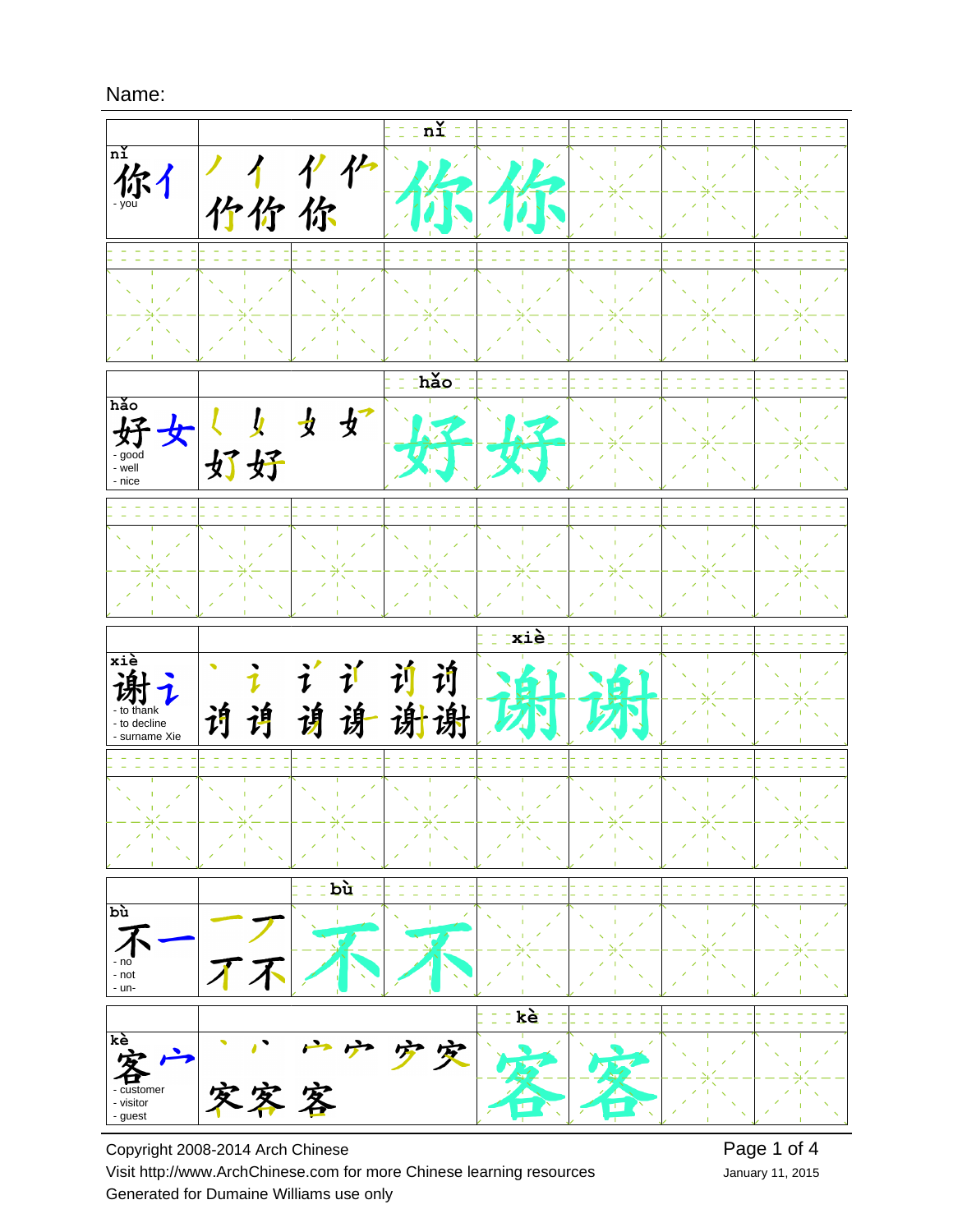

Copyright 2008-2014 Arch Chinese Visit http://www.ArchChinese.com for more Chinese learning resources Generated for Dumaine Williams use only

January 11, 2015 Page 2 of 4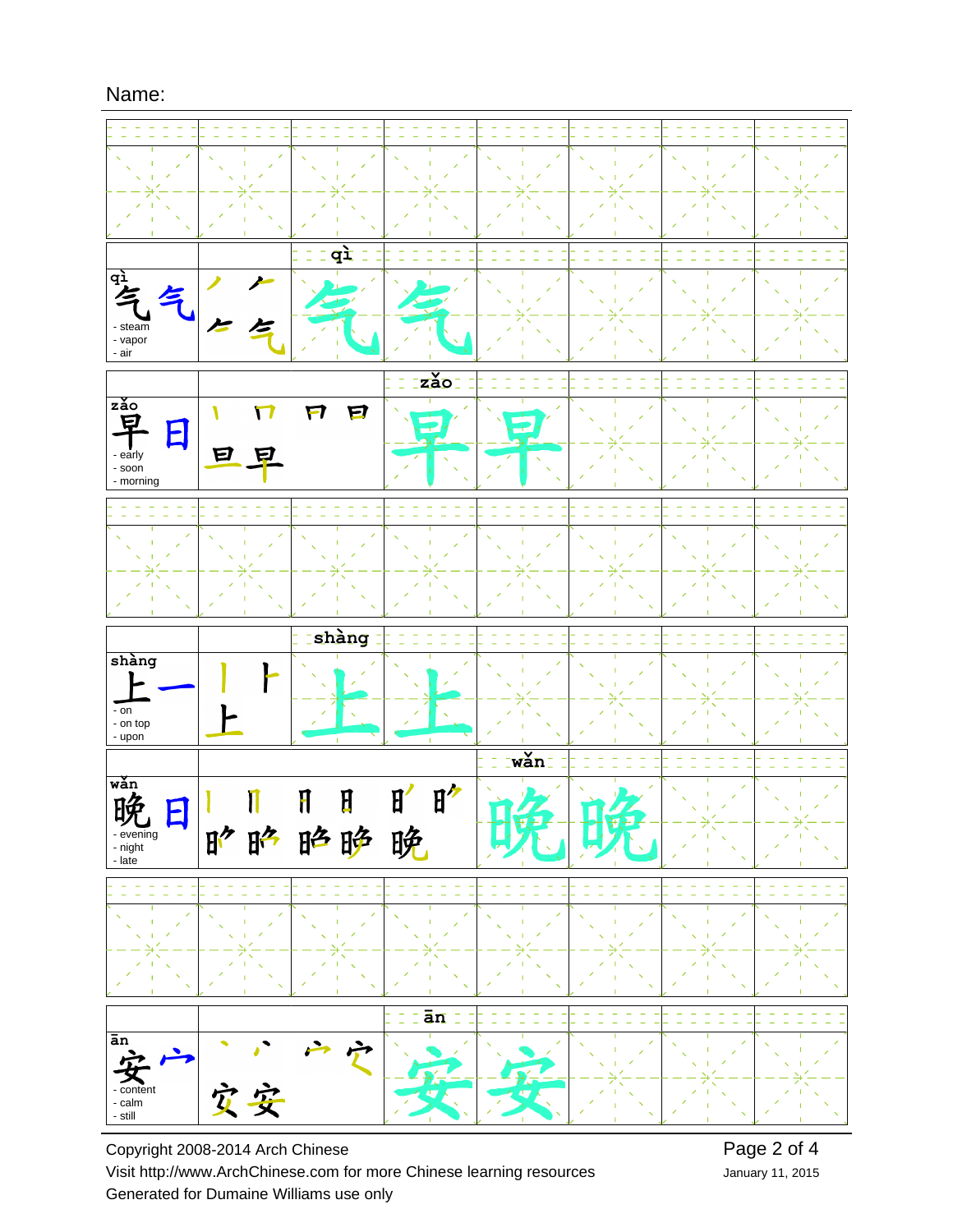

Copyright 2008-2014 Arch Chinese Visit http://www.ArchChinese.com for more Chinese learning resources Generated for Dumaine Williams use only

January 11, 2015 Page 3 of 4